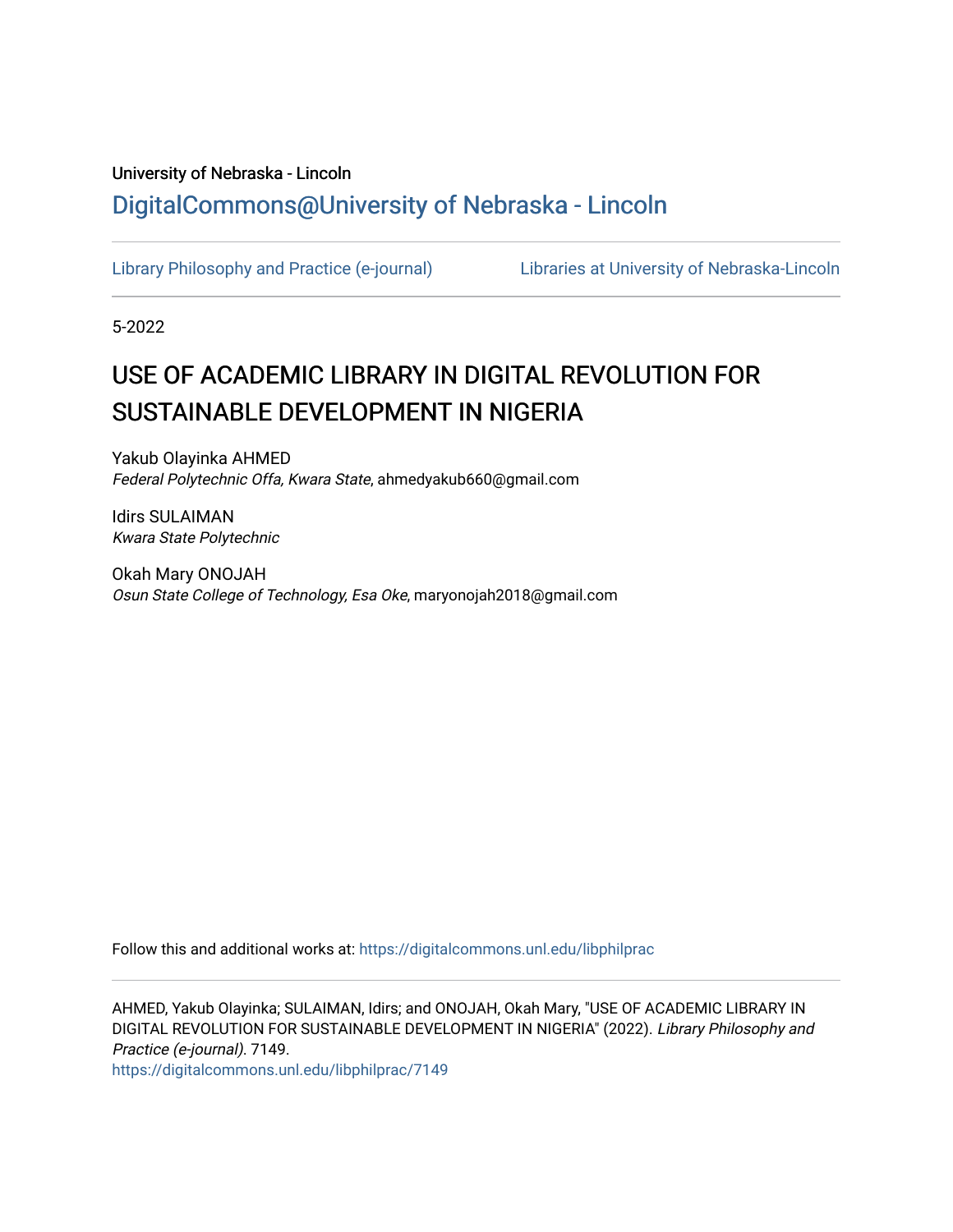# **USE OF ACADEMIC LIBRARY IN DIGITAL REVOLUTION FOR SUSTAINABLE DEVELOPMENT IN NIGERIA**

## **BY**

**Yakub Olayinka AHMED** Department of Library and Information Science Federal Polytechnic Offa. [ahmedyakub660@gmail.com](mailto:ahmedyakub660@gmail.com)

## **Idris SULAIMAN** Main Library Kwara State Polytechnic, Ilorin

#### **&**

**Okah Mary ONOJAH** Department of Library and Information Science Osun State College of Technology, Esa Oke [maryonojah2018@gmail.com](mailto:maryonojah2018@gmail.com)

#### **Abstract**

The paper focuses on the use of library in digital revolution for sustainable development. The paper focused on the concept of library and digital revolution, the roles of library in digitl revolution and the challenges of library in digital revolution. The paper concluded that in order for libraries and librarians to be relevant, they are expected to lead the way in technology use among fellow residents and gain more time for the most important activity: helping patrons. Since the main mission of most libraries is to offer equality of access to information for every citizen, then why not be a trendsetter in digital use and implement innovative technologies and services in libraries.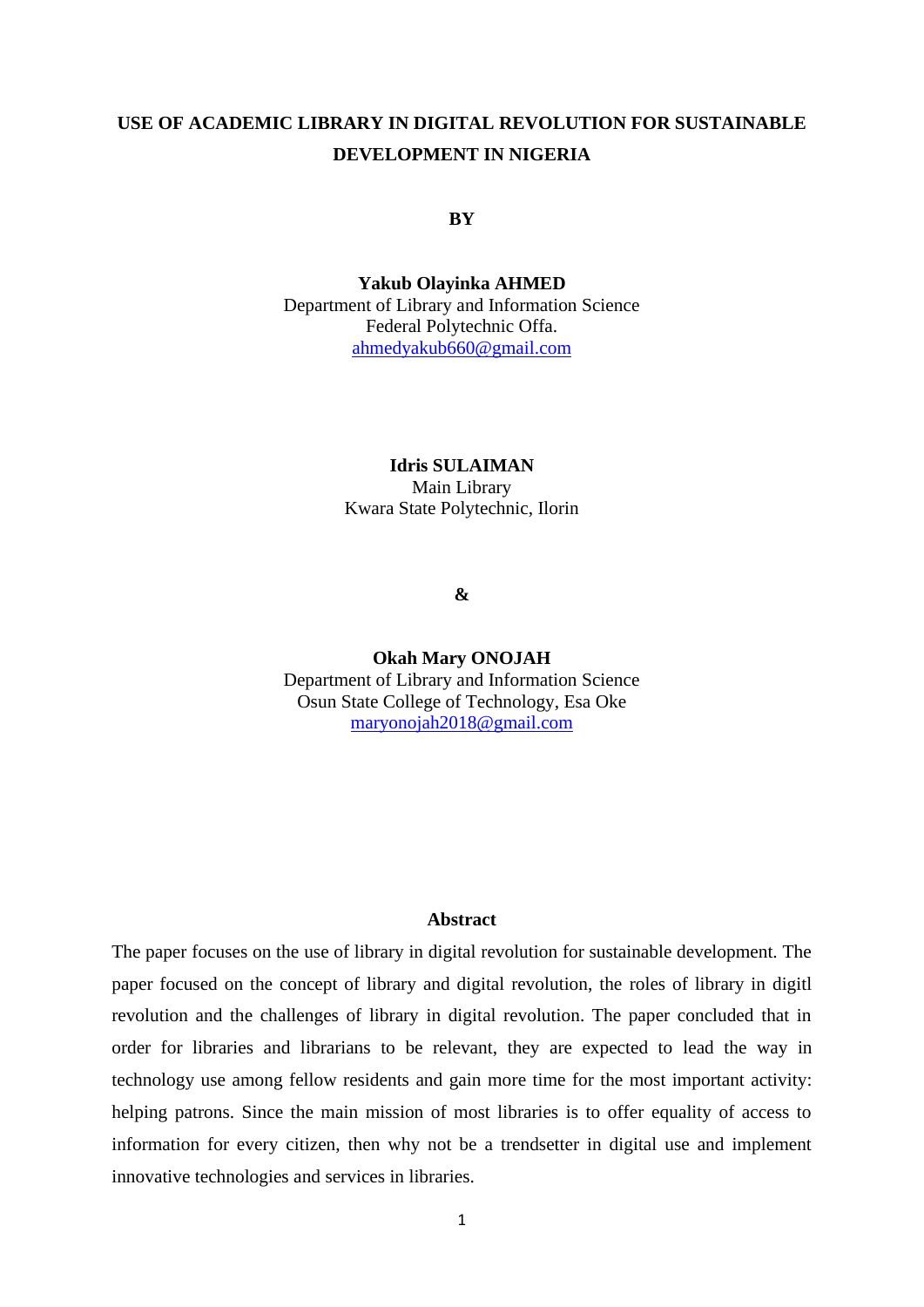#### **Keywords:** Use, library, digital revolution, sustainable development

#### **Introduction**

Libraries play an important role in the intellectual life of the nation and state, because the library is a storehouse of knowledge and is one of the important means to realize the quality of superior human resources. Over time, the library is now not only used as an information center or source of knowledge, but also for research, reproduction, preservation of the nation's cultural treasures and many other services. To optimize this role, information needs to be organized so that library users can find the information they need more easily and quickly. Therefore, the services provided are always aimed at people who use appropriate technology-based information. In the end, all of this causes users to demand that the library not only be a place to find books or read magazines, but become a kind of general store for them.

The development of information and communication technology or Information and Communication Technology (ICT) has brought changes in various fields, including the world of libraries (Hansen, 2019). In the past, library users were satisfied with reading services on the spot and only borrowed books from the library, now library services are not enough, there are only two types of services. Librarians are now asking which types of digital services, such as membership card services and online book viewing services, should be implemented. In addition to the increasing demand for services, the quality of service is also getting better Digital Revolution is increasingly establishing itself as a constant theme in contemporary academic and practitioner conversations. A quick search in Google Trends shows that interest skyrocketed from a level of 1 to 100 in the six years between 2013 and 2019. This comes alongside a surge of published articles, conference panels and special issues in academic journals. Furthermore, as to its strategic importance, it has become taken for granted that digital revolution is affecting and challenging managers across industries and contexts (Bhargava, 2018). The challenges around the COVID-19 pandemic have further spurred organizations into action by increasing their awareness of the need to accelerate digital revolution.

Digital revolution has transformed the nature and content of media leaving behind far reaching effects and implications on both the organizational and industrial structure (Wikipedia, 2020). It has utilized developments in information and communication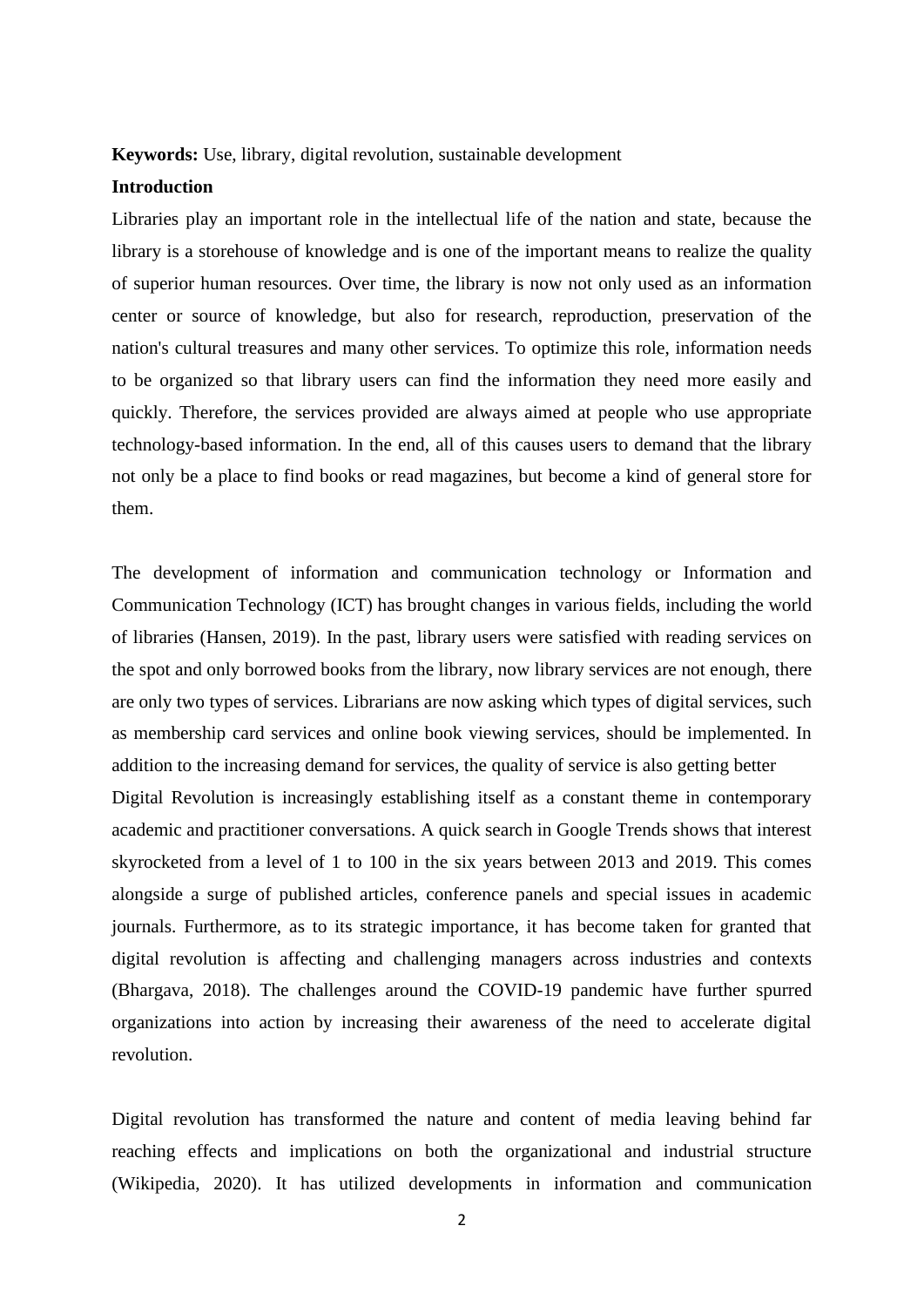technology to usher in the era of information economy where the productivity and competitiveness of units or agents in the economy (be they firms, regions or nations) depend mainly on their capacity to generate, process, and apply knowledge-based information efficiently (Castells, 2016). The use of digital revolution in library has assisted in strengthening the modus operandi of library services and thereby enhancing the information needs of users.

#### **Concept of Library and Digital Revolution**

A library has always been referred to as a place that stores all mankind's knowledge, which means it must have everything that the user wants. Libraries are primarily to provide impartial access to information for every citizen. The librarian and library professionals should guide by the way new technology will be used by the clienteles and create more time for the most important activity by helping them in their quest for information. Librarians and library professionals strive to help their patrons with all requests. But in order for the assistance to be rendered, they must be up-to-date in the use of current technologies. Libraries are incorporating digital revolution to create a more progressive presence in the community. It has become an essential way for libraries to communicate and engage patrons. These important tools can enhance learning skills and allows for an exchange of information that goes beyond the walls of the traditional library (Cao, 2019).

Digital revolution as the shift from [mechanical](https://en.wikipedia.org/wiki/Machine) and [analogue electronic](https://en.wikipedia.org/wiki/Analogue_electronics) [technology](https://en.wikipedia.org/wiki/Technology) to [digital](https://en.wikipedia.org/wiki/Digital_electronics)  [electronics](https://en.wikipedia.org/wiki/Digital_electronics) which began in the latter half of the 20th century, with the adoption and proliferation of digital computers and digital record-keeping, that continues to the present day. Tapscott (2014) viewed the era of the digital revolution as a revolutionary phenomenon that combines new forms of the development of communication and computer technologies, as well as the development of information awareness and promotion of information with a view to creating a global form of interaction within societies and across the entire world. Marketing has been revolutionized due to the rise of digital media and new forms of electronic communication. Lamberton and Stephen (2015) opined academic researchers have attempted to explain consumer- and firm-related phenomena related to digital, social media, and mobile marketing.

Shen et al. (2013) stressed that successful digital revolution requires an organization to develop a wide-range of capabilities, which will vary in importance depending on the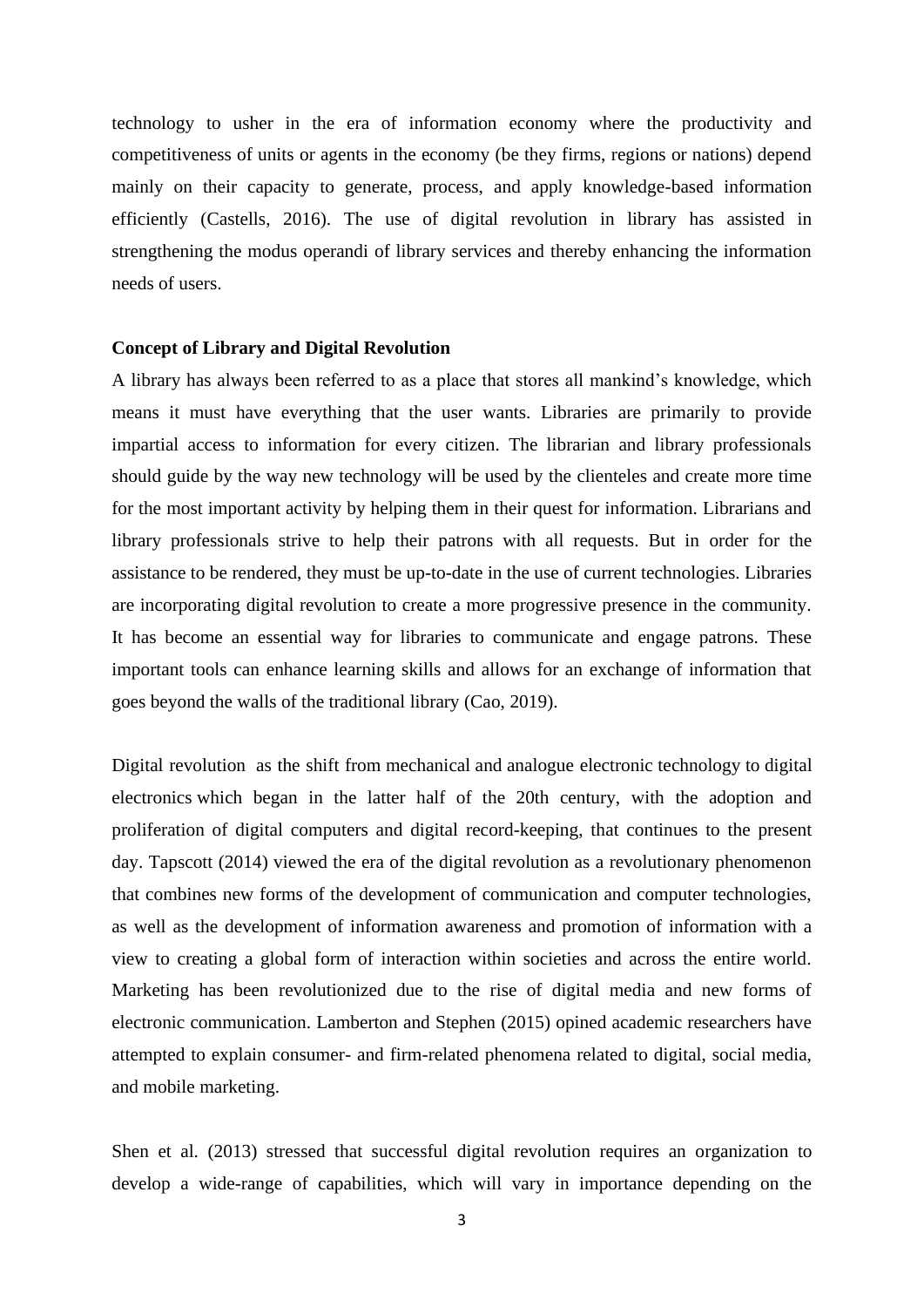business context and the specific organization's needs. Digital technology needs to become central to how the business operates, and organizations effectively need to re-think and possibly re-invent their business models in order to remain competitive.

The Internet can drive incredible new business opportunities and, in fact, change the face of all industries (Petrick, 2018). This happens because "the Internet speeds get faster, and the knowhow to develop systems on the Internet gets cheaper, faster, and better. In fact, the speed of innovation is vastly different today than it was 20 years ago, because of the maturity of the Internet. Amazon, Facebook, Google, Skype, Netflix, Airbnb and others are good examples of digital disruption which make a big impact on current internet users' behavior and lifestyle. Though digital disruptors generally start their business from scratch without any intention of disrupting the market, the techniques and methodologies described in articles and books mostly address the current traditional businesses and incumbents — how to survive amid these global changes, how to find new niches, and how to stay competitive [\(Shipilova,](https://medium.com/@nataship?source=post_page-----e6d1c0f9e491--------------------------------) 2018).

#### **Roles of Libraries in Digital Revolution**

The explosion of information due to advances in information technology has occurred and in the future the explosion in both quality and quantity will increase its impact on most areas of life and social class, including libraries. Changes in library organization due to the presence of information technology are not limited to changes in structure, mission and definition, even related to the Kardi model (2007). The consequence of changing the library paradigm requires library managers to dare to innovate and be up-to-date in managing their libraries, in various activities and activities. Using information technology creatively and constructively, not only paying attention to the arrangement of books, but also providing increasingly open access to electronic and digital information. Siregar (2008), with the development of information technology, librarians can be left behind if they do not renew their librarianship vision and do not adapt librarianship practices to developments in information technology.

According to Vu (2018), the perception of the interior (inside) of the library must be reconstructed to show that the library is the main source for every information seeker. The library is the main building for the birth of the scientific community and the information society. Libraries are also a path to a modern and civilized society. However, to achieve all these dreams is not something easy. Innovations are continuously made to create libraries that meet the demands of the times. The current level of development in the field of information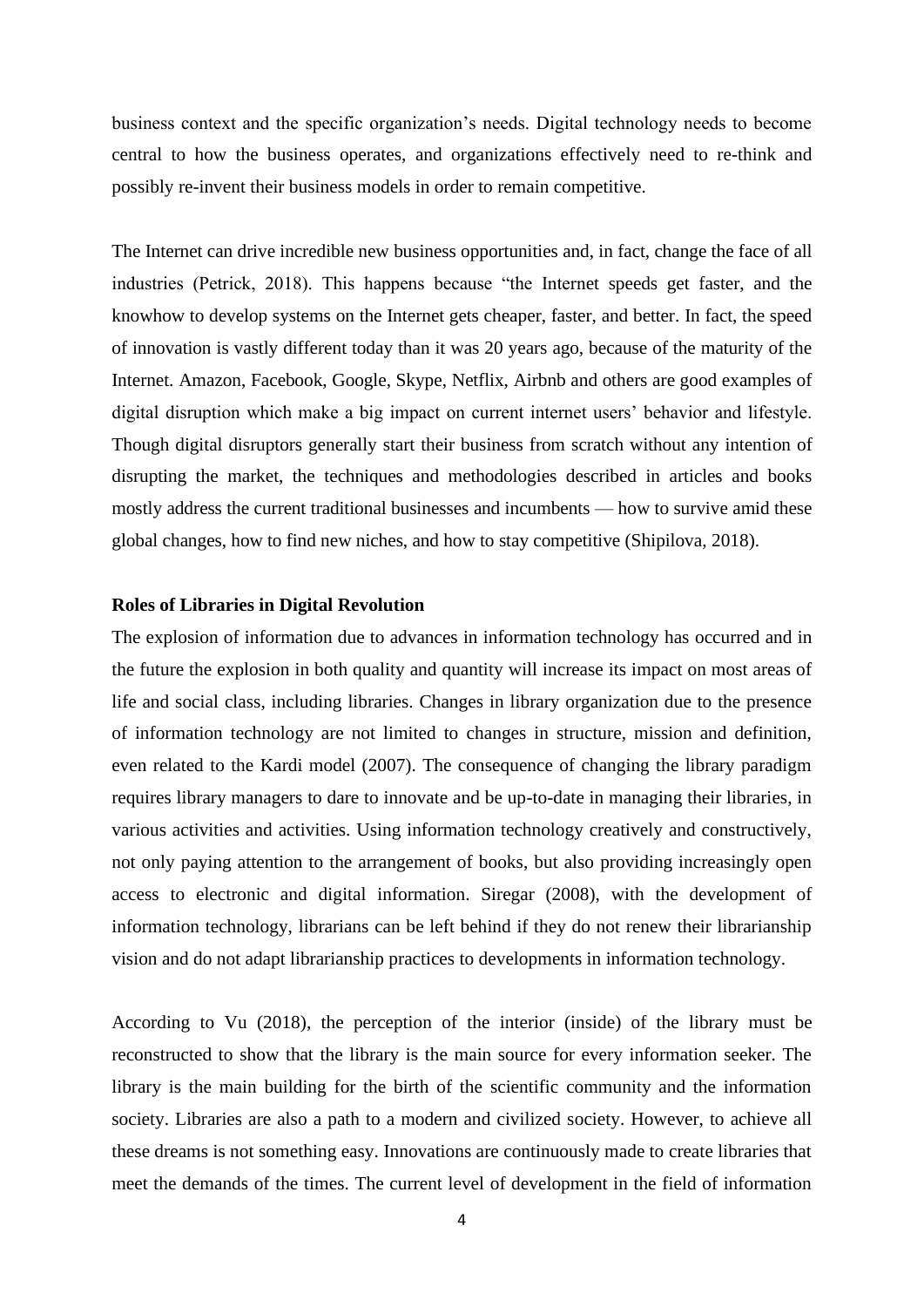technology offers many new opportunities for libraries to develop them. Many tasks that were once difficult or even impossible for libraries in developing countries are now easier and more feasible. Expanding the reach of library automation systems and simultaneous management of electronic resources scattered throughout the world may be one of the determining factors in determining whether libraries are still in need or will be abandoned (Siregar, 2004).

#### **Challenges of Libraries in Digital Revolution**

Digital revolution adoption in library has encountered many challenges due to its requirements. Although the library exists in a long tradition, its role seems to be diminished. Besides, the concept of "information service" is vaguely understood by the majority. It cannot be denied that the digital revolution has made enormous changes in all aspects of life, which means the speed of technological development will be even higher. The fact urges libraries to renovate the operation and the way of service provision; otherwise, they will be lagged behind, that is, they will no longer be able to fulfill their mission of providing information and knowledge effectively (Duong, 2018).

A modern library requires librarians to have sufficient and eligible qualities, qualifications and skills beyond the usual library skills. It is commonly known that the digital revolution has made it hard to identify the boundary among libraries as they share the same data source and the library linkage system is becoming more and more popular. Therefore, library and information industry needs to build an appropriate and equal mechanism for linking and sharing resources among libraries. The current inconsistent data structure has influences the data exchanges among libraries around the world, even some software does not recognize the records as the focused cataloging software to process data posted to Worldcat Discovery. This requires the libraries to update and follow international standards in storing and preserving the data for long time use of digital data.

### **Conclusion and Recommendations**

A lot of strategies can be adopted to develop knowledge innovation culture of libraries, which consists of establishing the environment beneficial to knowledge innovation, creating a learning culture, shaping knowledge-based team organization, improving trust and cooperation, enhancing human resource development and cultivating knowledge innovation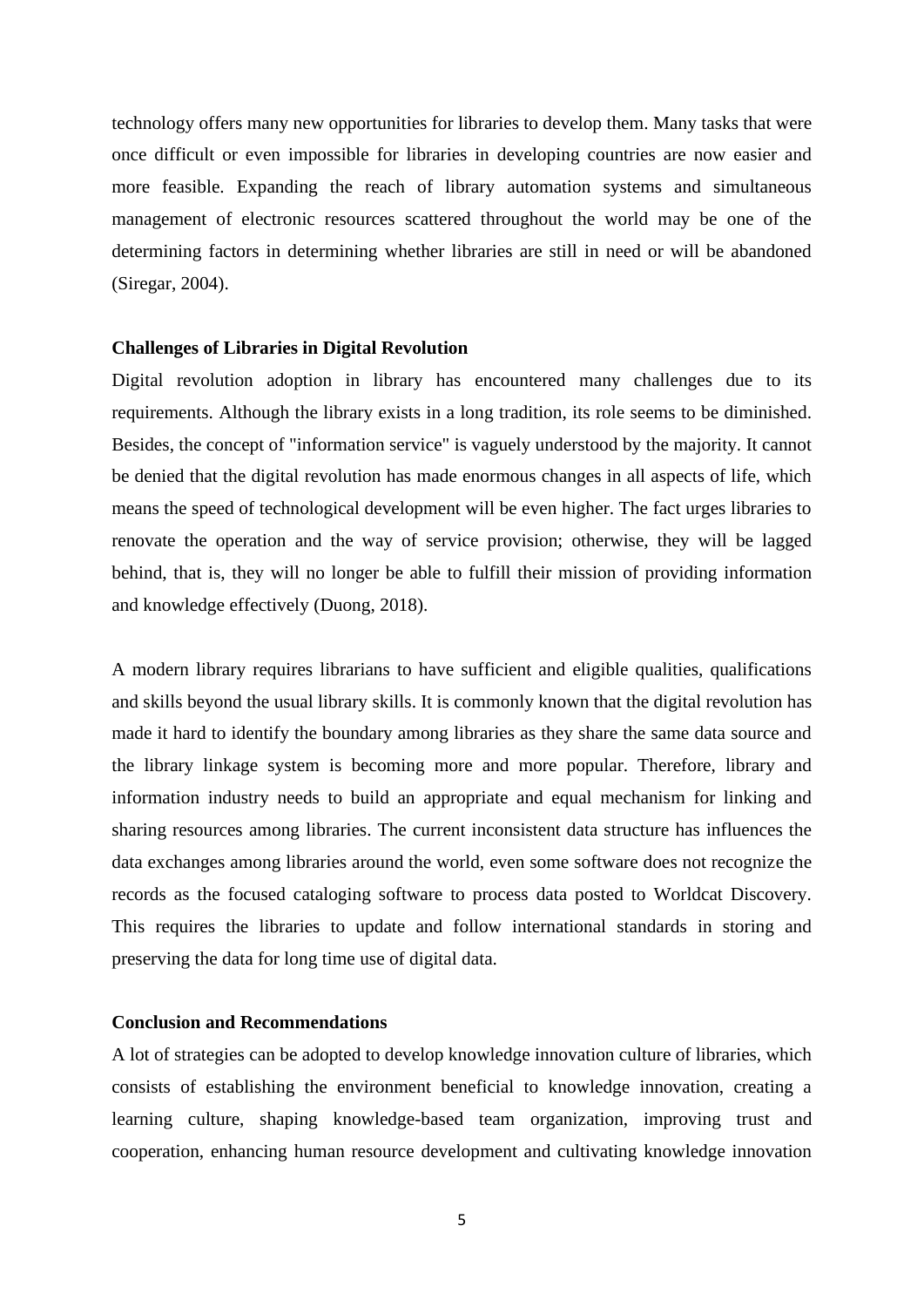talents. The tools and resources identified are just a glimpse of advanced technology innovations. There are numerous other modern technologies developed of late.

Therefore, it is high time for the policy makers, planners, and library administrators to properly look at how they can encourage innovations in libraries for ensuring effective channelization of information resources. Moreover, the information professionals are supposed to keep track of the revelations of technology innovations so that their practical applications in libraries and information systems can be effectively implemented for promoting up-to-date and value-based information services to the users of innovative techno generation.